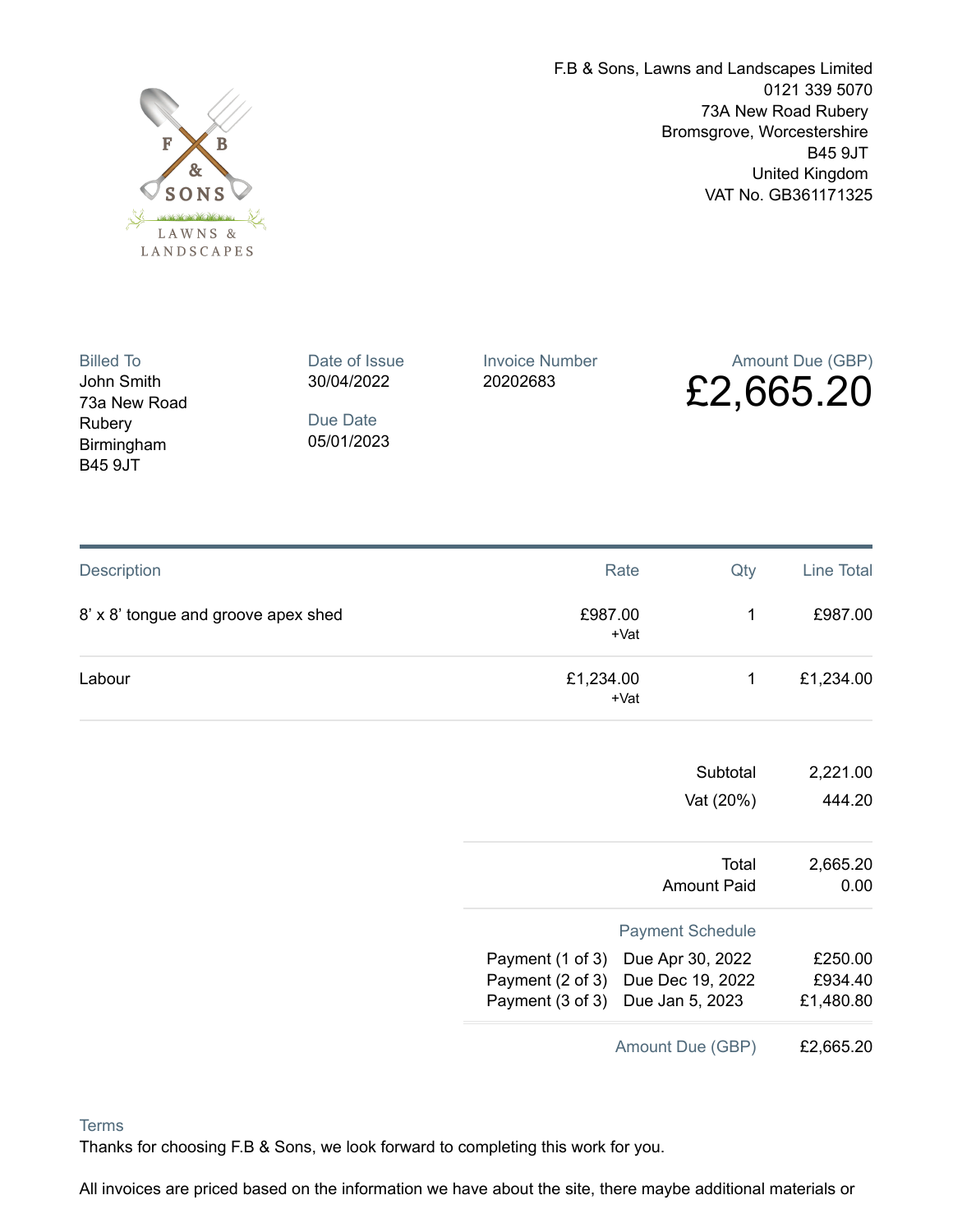work required to complete jobs in unforeseen circumstances. Before ANY additional work or materials are used we will always talk to the customer to agree additional costs.

All additional Labour will be charged at the prevailing rate  $(E25.00 + VAT)$ 

The security of materials delivered directly from our suppliers to site prior to work commencing or left overnight is strictly the responsibility of the customer.

Registered Company in England & Wales

F.B & Sons, Lawns and Landscapes Limited - Reg No. 13137948

Payment Policy

Currently accepted payment methods: Payment online via credit/debit card or via Bank transfer (BACS) F.B & Sons, Lawns and Landscapes Limited 60-83-71 96734752

By accepting an estimate\invoice you enter into a binding contract for the agreed sum (including taxes, shipping, handling and any amounts agreed upon or specified on the estimate) to be executed in accordance with any payment schedule specified on the invoice or where none is specified the default schedule.

Default payment schedule:

Payment of materials or an agreed deposit will be due 14 calendar days prior to work commencing with the remainder of the balance due upon completion.

Nominal deposits for advanced work:

Where work is scheduled more than 90 calendar days in advance or the program of works is expected to last longer than 14 calendar days a nominal deposit equal to 10% of the invoice value is due upon acceptance of the contract.

If the deposit payment cannot be verified, is invalid, or is not otherwise acceptable, your order may be suspended or cancelled automatically.

All availability of products is subject to change without notice.

Tax costs may be adjusted from the amount shown on the invoice; this may be caused by several factors, including variances between processor programs and changes in tax rates.

Any amount remaining unpaid after 30 calendar days from the due date shall accrue interest at a rate equal to the Bank of England base rate plus eight per cent (8%) per month, pro rata

All materials belong to F.B & Sons until full payment has been made.

All warranties are void if payment on your account is not current.

Insurance

---------------------------------------------------------------------------------------------------------------------

F.B & Sons maintains sufficient Public Liability insurance policies for the protection of our customers and the public from personal or material damage or loss as a result of the actions of F.B & Sons or its employees.

We also maintain sufficient employer liability insurance for the protection of our staff.

We can provide a certificate of insurance upon request.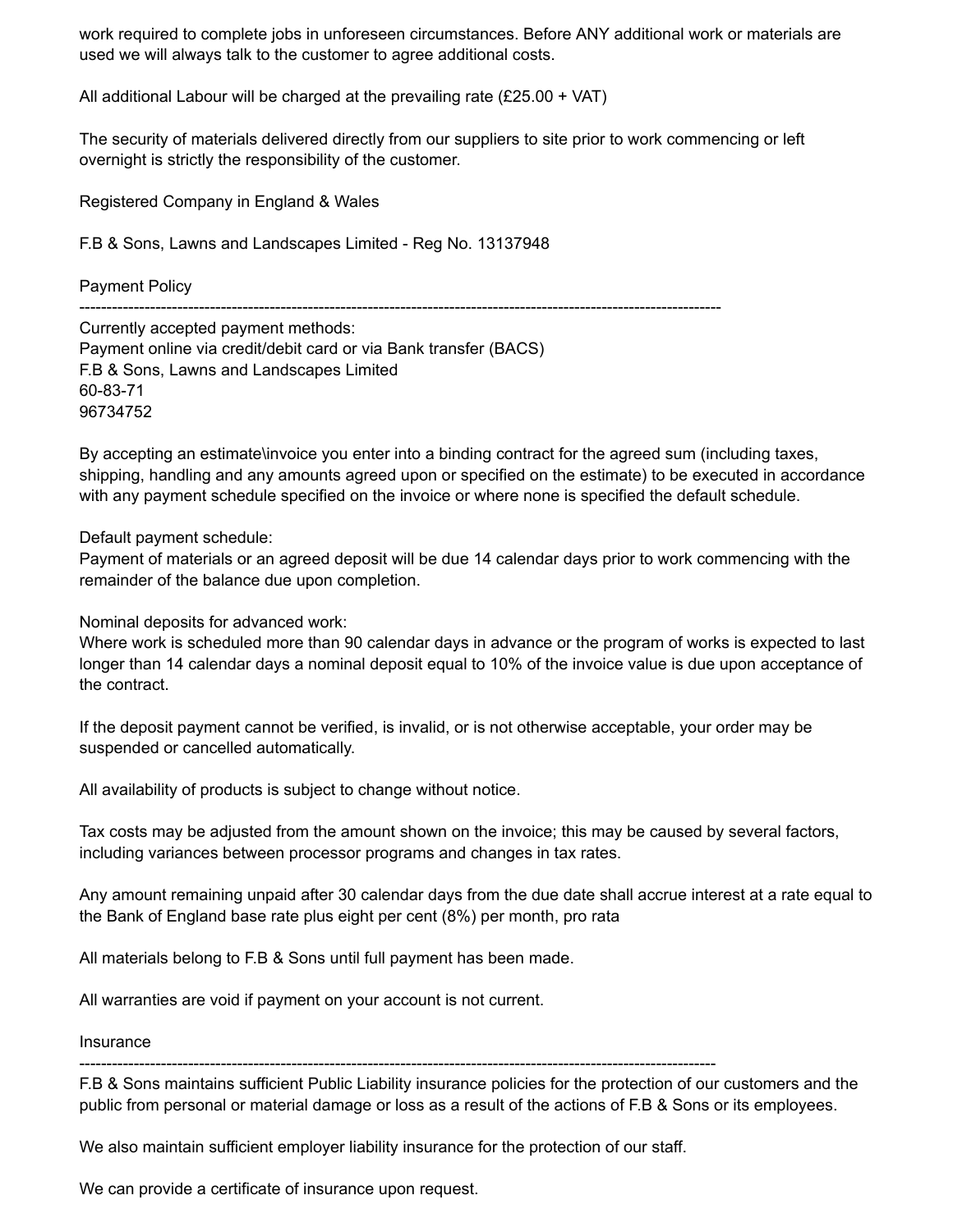**Warranty** 

--------------------------------------------------------------------------------------------------------------------- F.B & Sons warrants work for a period of one (1) year after the performance of Professional Services provided under a statement of work, where such Professional Services we're not performed in a proper and professional manner consistent with industry standards.

For our warranty terms and conditions check <http://www.fbslandscapes.co.uk/warranty>

Otherwise, such Professional Services are provided by F.B & Sons "as is".

Where service(s) or good(s) provided or supplied by us come with a warranty(s) or include a manufactures warranty(s) we will issue you upon request with details of cover and limitations within 30 days.

## Delays

--------------------------------------------------------------------------------------------------------------------

If a project is delayed at the request of the client, due to any reason outside of our control, F.B & Sons will not be responsible for any costs incurred by this\these delay(s), any fees or damages will stand with the client unless agreed in writing at the time of delay to the client.

## Refund and Cancellation policy

--------------------------------------------------------------------------------------------------------------------

In order for a customer to terminate a contract the termination must be provided in writing either physically or digitally, the notification is only accepted when a returned written communication either physically or digitally has been received by the customer but not later then 24 hours from receipt of the termination request.

F.B & Sons is assured payment for products ordered and/or services performed, up to the time the customer has received in writing, acceptance of the notification of termination, should the owner/customer decide to terminate the contract at any point of completion over the period of contracted work.

In compliance with trading laws and best practice, purchasers have the following right(s) of cancellation:

- If an initial deposit is requested and paid, no refund will be given if the customer cancels within 14 calendar days of work commencing – before this point a full refund of any amount paid for goods or service not received will be issued within 45 calendar days.

- No refunds shall be issued for goods received or delivered as they are NOT RETURNABLE.

Once work has been completed according to the agreed schedule, the remaining balance (or full balance if no deposit required) will be due; due to the nature of the services we provide no refunds are issued for completed work. If the customer is unsatisfied with any completed works we will attempt to rectify where possible or agree a mutual path forward.

F.B & Sons reserves the right to cancel its services with seven (7) calendar days notice to the customer where practical; in exceptional circumstances we may be required to postpone commencement with no less then 24 hours' notice.

This applies to all goods and services provided by F.B & Sons.

Refunds are always given in the manner in which the original purchase was paid.

F.B & Sons will however, in keeping with its ethical policies review circumstances for cancellation and refund requests and where appropriate, may refund a part or all of the fees at its discretion.

Your statutory rights are not affected by these terms and conditions.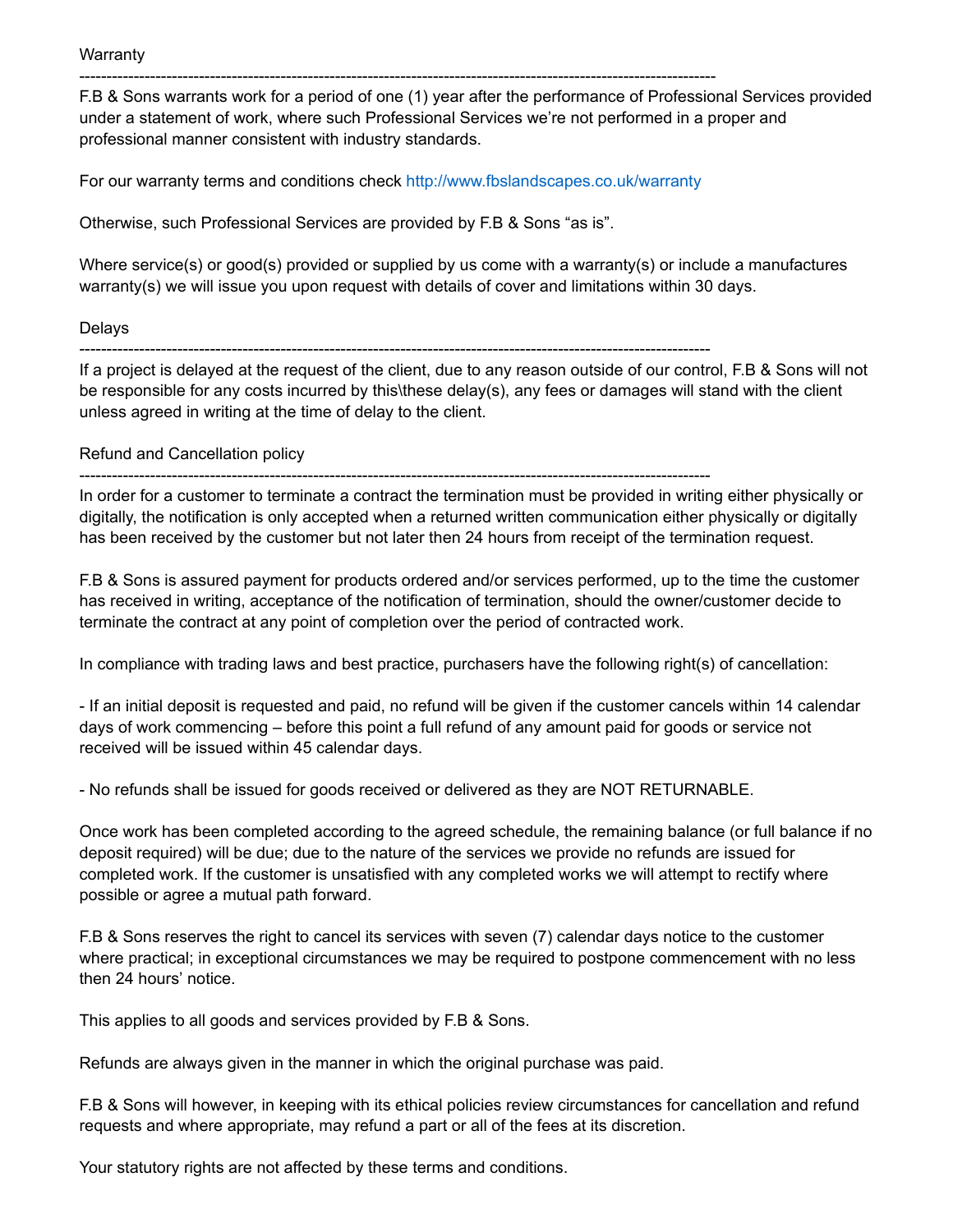-------------------------------------------------------------------------------------------------------------------- All materials and waste removed from site will be disposed responsibly, waste carrier license:

CBDU341014 - F.B & Sons

WTN (waste transfer note), where waste removal is listed as a service to be delivered above, this invoice is to be considered equivalent to a formal WTN, accepting and paying this invoice is considered acceptance of the WTN.

> Description of waste: as described above, including processes waste has been exposed too

> Quantity of waste: as described above, where a skip is described assumed weight =< 6 tonnes.

> Place and Date of transfer: Address where work takes place, Date is assumed as due date of invoice

> EWC, European Waste Catalogue codes of permissible waste we carry.

- 02 Waste from agriculture, horticulture, aquaculture, forestry, hunting and fishing
- 02 01 03 plant tissue waste
- 02 01 07 waste from forestry work
- 02 01 10 waste metal
- 02 01 99 waste not otherwise specified

17 - Waste from construction and demolition

- 17 01 Concrete, brick, tile and ceramics
- 17 01 01 concrete
- 17 01 02 bricks
- 17 01 03 tiles and ceramics
- 17 01 07 mixture of concrete, brick, tile and ceramic NOT containing hazardous materials

17 02 - Wood, Glass and plastic

- 17 02 01 wood
- 17 02 02 glass
- 17 02 03 plastic

17 04 - Metals (including alloys) excluding lead

- 17 04 01 copper, bronze, brass
- 17 04 02 aluminium
- 17 04 04 zinc
- 17 04 05 iron and steel
- 17 04 06 tin
- 17 04 07 mixed metals (we exclude lead)
- 17 04 11 cables NOT containing hazardous materials

17 05 - Soil, stone and dredging spoil

- 17 05 04 soil and stone NOT containing hazardous materials
- 17 05 06 dredging spoil NOT containing hazardous materials
- 17 05 08 track ballast NOT containing hazardous materials

NOTE - We do NOT take gypsum based or asbestos materials (we class these as hazardous waste)

20 - Municipal waste 20 02 - garden and park waste 20 02 01 - biodegradable waste 20 02 02 - soil and stones

20 03 01 - mixed general waste NOT containing hazardous materials. 20 03 07 - bulky waste